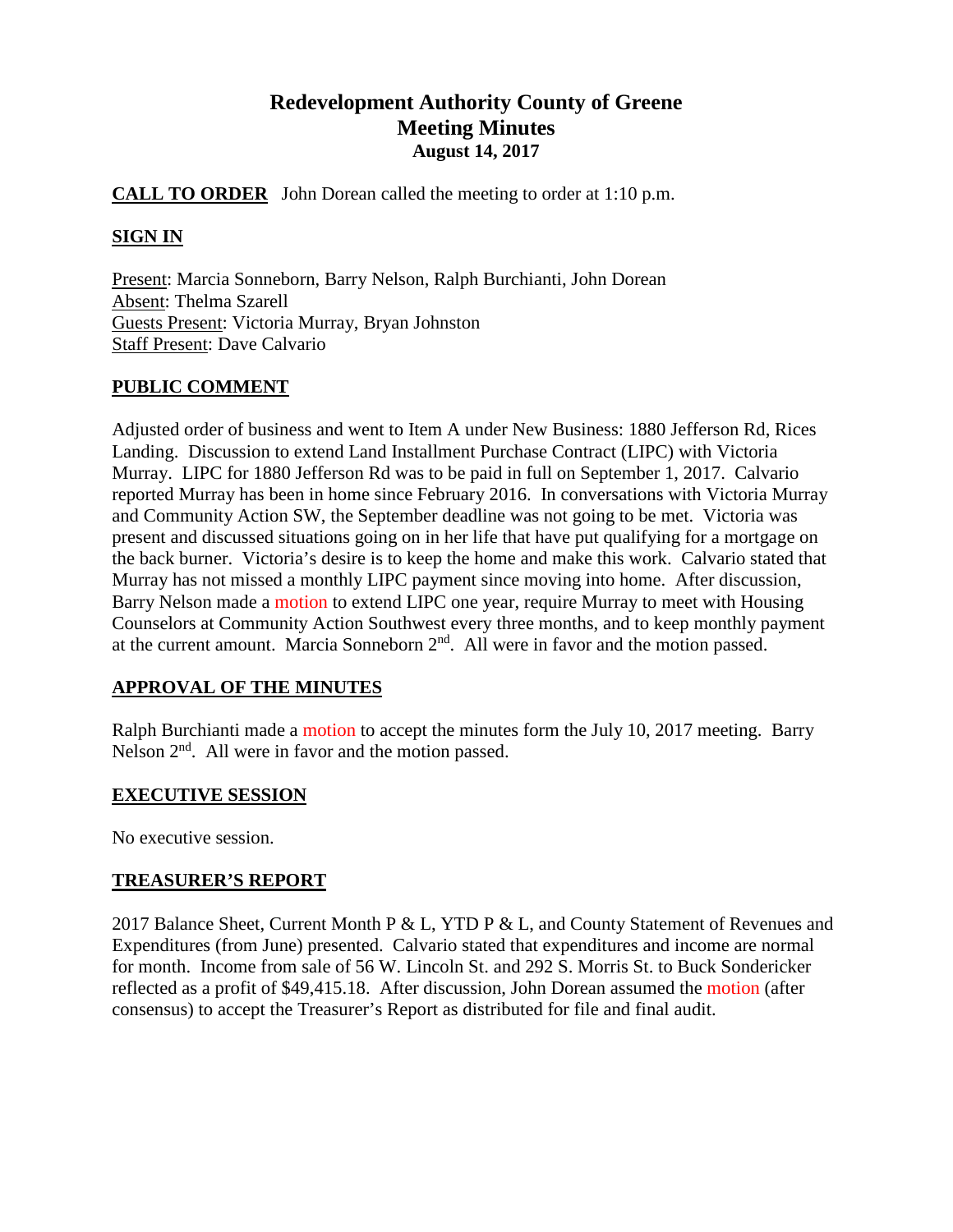### **OLD BUSINESS**

# **Floral Building**

Calvario reported that Mike (Harry) Gardner signed the Quit Claim Deed and it has been recorded in the Prothonotary's Office. Mike Gardner said he was never notified of the Judicial Sale. PA Department of Revenue and PA Department of Labor and Industry liens are still current. Calvario has been in contact with Jeff Marshall and Commissioners regarding PA liens and earlier conversations they had with Governor's Office. Fitch submitted preliminary objections to Pastorius' attorney on August 3.

Calvario will develop information to put on web site regarding sale of building.

### **Delancy Heights (145 Fairview Avenue and 126 Fairview Avenue), Jefferson**

After discussion, Barry Nelson made a motion retroactive to August 1, 2017 to rent 145 Fairview Avenue to Larry and Ruth Barnhart for \$450.00 per month for one year. Ralph Burchianti 2<sup>nd</sup>. All were in favor and the motion passed.

126 Fairview Avenue, no update.

### **Nazer St. Remediation and Stabilization Update**

No update on demolishing 343 and 355 Nazer St in cooperation with Waynesburg Borough and Pirhl Development.

Greene County Habitat receiving \$150,000 from 2015 PHARE funds to build two homes on E. Franklin St. As of August 9, 2017, construction has not started on 1<sup>st</sup> home. 2015 PHARE funds were received around March/April 2016. After discussion, Barry Nelson made a motion that construction must start by October 1, 2017, and must be completed by October 1, 2018. Construction on the 2<sup>nd</sup> home must be started by July 1, 2018 and occupied by July 1, 2019, or a request to reallocate funds will be made to PHARE. Marcia Sonneborn 2<sup>nd</sup>. All were in favor and the motion passed.

### **Old Rogersville School Development**

Calvario stated that Home Remodeling by Riggs informed him their bid must be increased from \$115,000 to \$130,000 per unit. After discussion, Ralph Burchianti made a motion to proceed with signing contract with Hughes Corporation to build homes at cost of \$105,000 per unit pending due diligence by Calvario checking with references, vendors, and credit/cash flow. Barry Nelson 2<sup>nd</sup>. All were in favor and the motion passed.

### **Discussions with Morris, Perry, and Richhill Township Supervisors**

-Wind Ridge, Chambers property. RDA appointed Conservator. Letter from Tim Neil distributed. Calvario reported that septic was assessed by Tim Neil, but due to brush in wooded area, Tim suggested that further assessment be done in the fall after weeds die. Calvario will explore with Colin Fitch the possibility of the Court ordering the sale of the property to RACG. -Nineveh, Kita property. No update.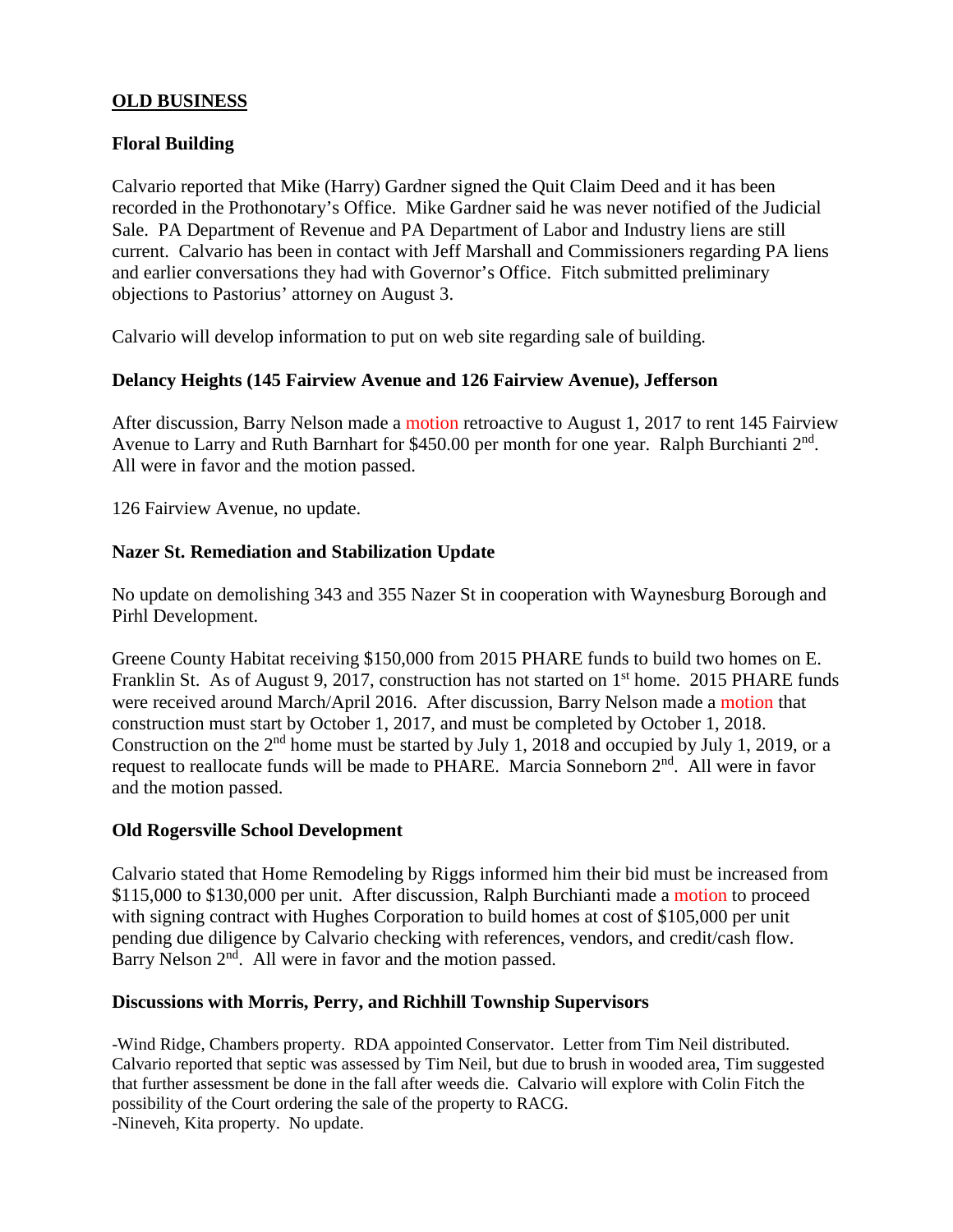### -Mt. Morris, Dotson property. No update. **362 E. Franklin St. (Habitat for Humanity and RDA E. Franklin St. Stabilization Project)**

On proposed 2017 Judicial Sale list.

### **Development of Bonar and Woodland Ave. Property**

No update.

#### **Current Projects**

Calvario reported that Steve Salisbury is working on 333 Steele Hill Road, Mt. Morris. Steve should be finished at 333 by mid-September and will then move to 117 Duquesne St., Greensboro.

#### **Parkview Knoll, Carmichaels**

No update on funds for Parkview Knoll from County and Cumberland Township.

#### **133 Bowlby St., Waynesburg**

Property donated to RDA. Home Remodeling by Riggs has started to rebuild home.

#### **117 Duquesne St., Greensboro**

Steve Salisbury repaired caved in roof. Hughes Construction will install a metal roof.

#### **Cumberland Township Donation**

Cumberland Township has pledged \$90,000 to address blight in the Township.

#### **54 1st Avenue, Crucible**

Calvario reported that we closed on 54 1<sup>st</sup> Avenue, Crucible on June 28.

#### **73 Dalzell Avenue, Bobtown**

After discussion, Marcia Sonneborn made a motion retroactive to July 25, 2017 to purchase 73 Dalzell Avenue, Bobtown for \$27,000. Barry Nelson  $2<sup>nd</sup>$ . All were in favor and the motion passed.

### **Pitt Gas Properties**

Calvario discussed that Patsy Bell has two homes in Pitt Gas that she would like to sell. Some Board Members, Steve Salisbury, and Calvario inspected duplex. Couple lives in ½ of duplex, other ½ empty. Considering offering up to \$5,000 for duplex and RACG would pay back taxes. Will inspect single family home before making an offer.

### **Nemacolin Properties**

No update on Community Bank properties.